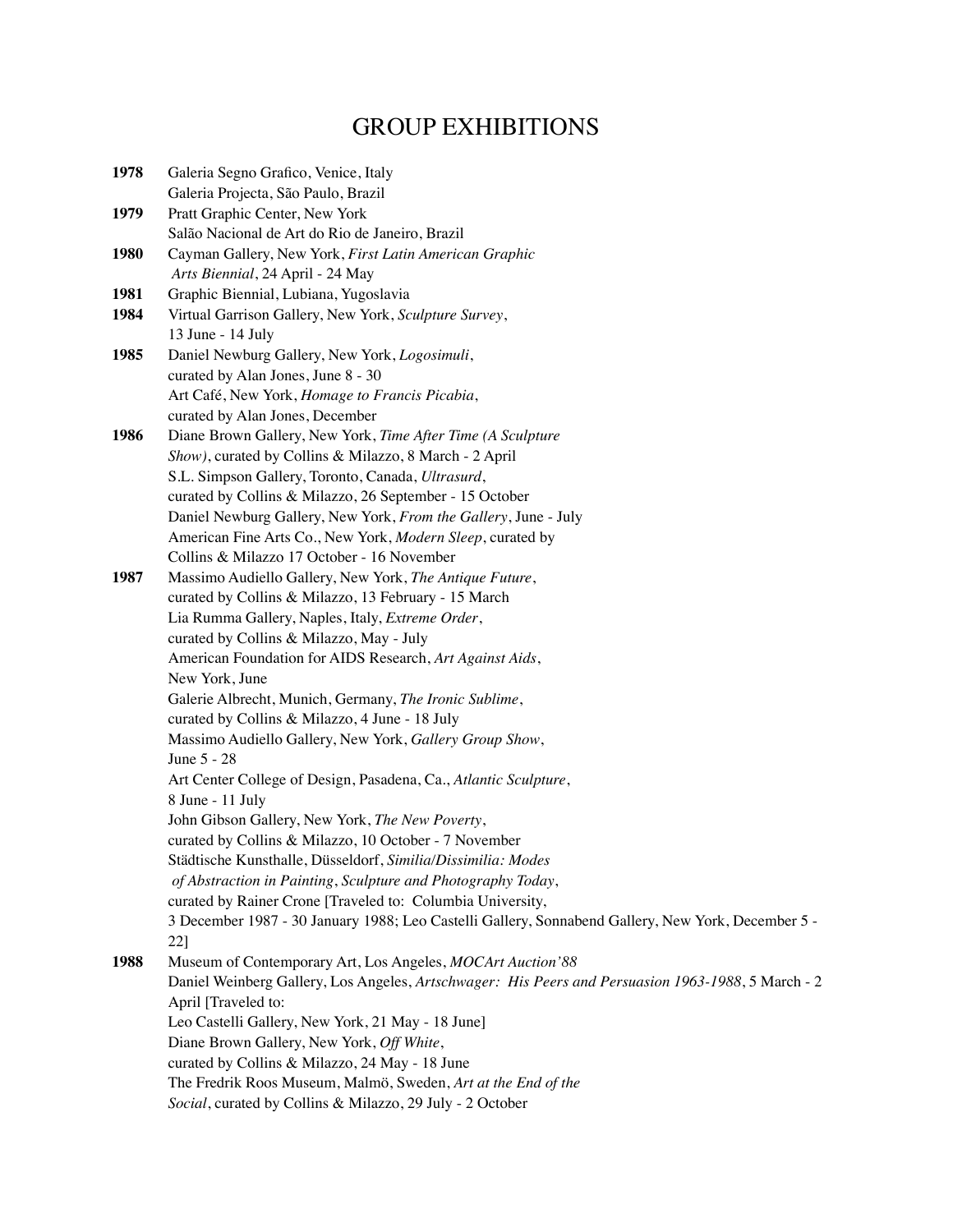|      | The University of Texas Art Gallery, Denton, Texas, Hybrid                                         |
|------|----------------------------------------------------------------------------------------------------|
|      | Neutral: Modes of Abstraction and the Social, curated by Collins                                   |
|      | & Milazzo, 29 August - 30 September [Traveled to: The J.B.                                         |
|      | Speed Museum, Louisville, Ky; 7 November 1988 - 2 January                                          |
|      | 1989; Alberta College Gallery of Art, Calgary, Alberta, Canada,                                    |
|      | 9 February - 9 March; The Contemporary Arts Center, Cincinnati,                                    |
|      | Oh., 31 March - 6 May; Richard F. Brush Art Gallery,                                               |
|      | St. Lawrence University, Canton, N.Y., 12 October -                                                |
|      | 15 November; Santa Fe Community College Art Gallery, Gainesville, Fl., 4 February - 18 March 1990; |
|      | Mendel Art Gallery & Museum, Sakatoon, Saskatchewan, Canada, July 1990]                            |
|      | Massimo Audiello Gallery, New York, Primary Forms,                                                 |
|      | Mediated Structures, curated by Collins & Milazzo,                                                 |
|      | 10 September - 8 October                                                                           |
|      | The Institute of Contemporary Art, Boston, Massachusetts,                                          |
|      | The Binational: American Art of the Late 80's, curated by Trevor                                   |
|      | Fairbrother, David Joselit and Elisabeth Sussman 23 September -                                    |
|      | 27 November [Traveled to: Kunsthalle, Düsseldorf, 10 December                                      |
|      | 1988 - 22 January 1989; Stuttgart, 5 February - 27 March]                                          |
|      | Myers/Bloom Gallery, Santa Monica, Ca., The New Poverty II,                                        |
|      | curated by Collins & Milazzo, 3 December 1988 - 8 January 1989                                     |
| 1989 | Stedelijk Museum, Amsterdam, The Netherlands, Horn of Plenty:                                      |
|      | Sixteen Artists from New York City, curated by Goose Oosterhof,                                    |
|      | 14 January - 29 February                                                                           |
|      | Galerie Grita Insam, Vienna, Austria, Melencolia, 15 March -                                       |
|      | 30 April                                                                                           |
|      | Hofstra University, Hempstead, New York, American, Italian, and Mexican Art from the Collection of |
|      | Francesco Pellizzi 1979 - 1989, curated by Pamela Gettinger, 16 April - 26 May [Traveled to:       |
|      | Lehigh University Art, Galleries, Bethlehem, Pa.,                                                  |
|      | 8 September - 2 November]                                                                          |
|      | Whitney Museum of American Art, New York, Whitney Museum                                           |
|      | of American Art Biennial, 26 April - 16 July, curated by Richard                                   |
|      | Armstrong, Richard Marshall, and Lisa Phillips                                                     |
|      | Galerie Thaddeus Ropac, Salzburg, Austria, The Silent Baroque,                                     |
|      | curated by Christian Leigh, 30 May - 30 August                                                     |
|      | Galerie Daniel Templon, Paris, France, Object/Objective: Reading                                   |
|      | Things Twice in Contemporary Sculpture, curated by Rainer Crone                                    |
|      | and David Moos, 3 June - 22 July                                                                   |
|      | Musée Temporaire, Fondation Daniel Templon, Fréjus, Exposition                                     |
|      | Inaugurale, 11 July - 10 September                                                                 |
| 1990 | Massimo Audiello Gallery, New York, The Last Laugh: Irony,                                         |
|      | Humor, Self-Mockery, and Derision, curated by Collins & Milazzo,                                   |
|      | January 6 - 27                                                                                     |
|      | Sandra Gering Gallery, New York, Specific Metaphysics,                                             |
|      | curated by Pat McCoy                                                                               |
|      | Arthur Rogers Gallery, New Orleans, La., Comedius/Dramatique:                                      |
|      | Saint Clair Cemin, Richard Prince and Meyer Vaisman, curated                                       |
|      | by Peter Halley, May                                                                               |
|      | Tony Shafrazi Gallery, New York, The Last Decade: American                                         |
|      | Artists of the 80's, curated by Collins & Milazzo,                                                 |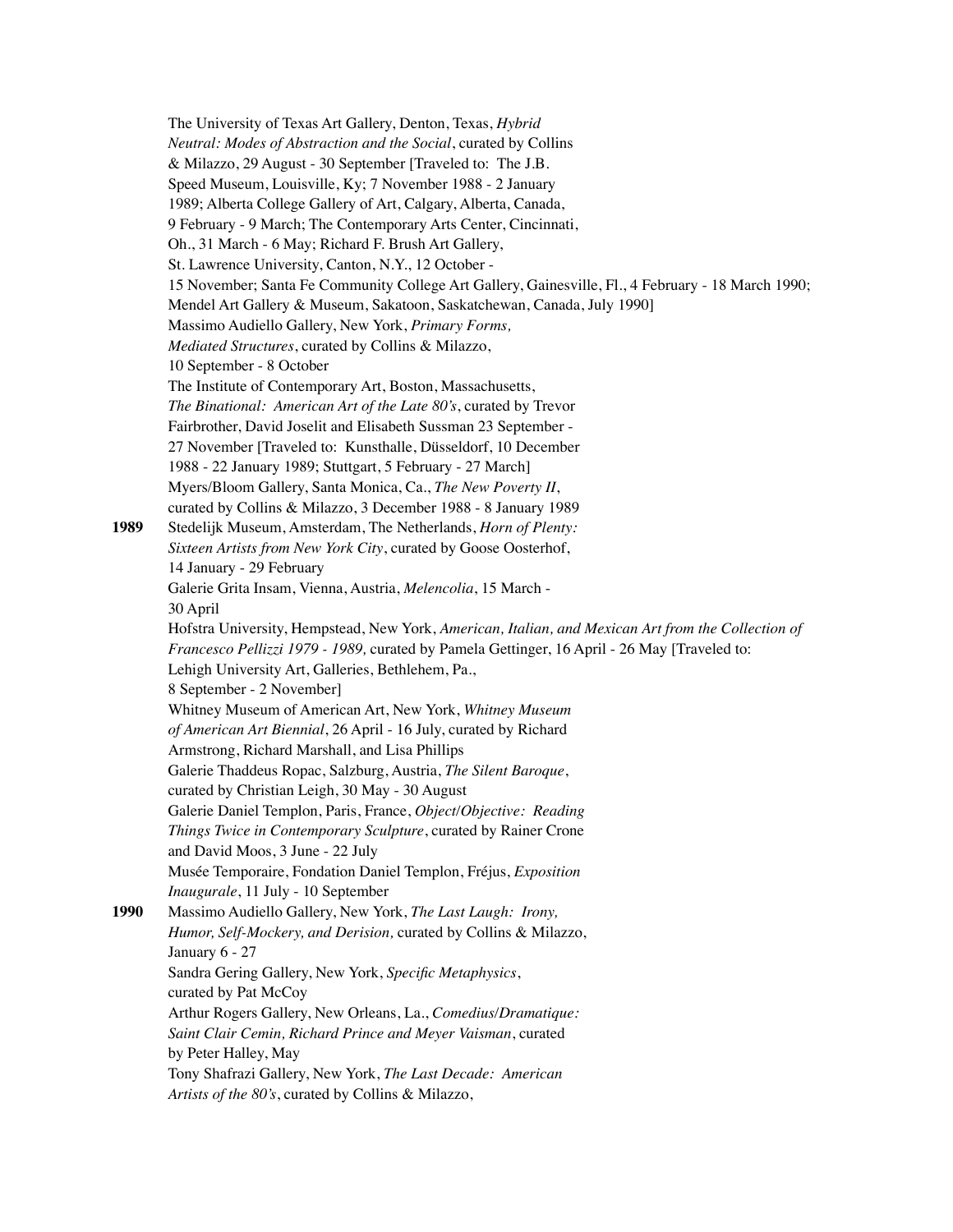15 September - 27 October Beaver College Art Gallery, Glenside, Pa., *Culture in Pieces: Other Social Objects*, 17 September - 24 October Galerie Thaddeus Ropac, Paris, France, *Vertigo*, curated by Christian Leigh, 26 October - 24 November **1991** Grossman Gallery, School of the Museum of Fine Arts, Boston, Ma., *Between Intuition & Reason: Saint Clair Cemin / Jonathan Lasker*, 7 February - 6 March Momentary Modern, Amsterdam, The Netherlands, *Little Things Mean A Lot*, 7 March - 1 April The New Museum of Contemporary Art, New York, *The 1991 Benefit Party and Art Auction*, 29 April Galleria Communale d'Arte Moderna, Bologna, Italy, *Anni Novanta / The Nineties*, curated by Renato Barilli and Pier Giovanni Castagnoli, 19 May - 15 September Centro Atlantico de Arte Moderno, Las Palmas de Gran Canaria, *Desplazamientos: Aspectos de le identidad y las culturas*, curated by Octavio Zaya, 21 May - 7 July La Galeria Fernando Alcolea, *Rope*, curated by Christian Leigh, 28 May - 20 July Perry Rubinstein, New York, *The Thing*, 1 June - 22 July Fondation Daniel Templon, Frejus, France, *Contemporary Sculpture after 1970*, 4 July - 29 September Museo d'Arte Contemporanea, Centro per l'arte Contemporanea Luigi Pecci, Prato, Italy. *Altrove: Between Image and Identity, Between Identity and Tradition*, curated by Octavio Zaya, 12 October 1991 - 6 January 1992 Bellas Artes, Santa Fe, New Mexico, *Sculptors' Drawings*, 27 November 1991 - 4 January 1992 Galleria Gian Ferrari Arte Contemporanea, Milan, *Parallele Linee della scultura contemporanea*, 4 December 1991 - 26 January 1992 Palazzo delle Albere, Museo Provinciale d'Arte Sezione Contemporanea, Trento, Italy, *American Artists of the 80's*, curated by Jerry Saltz and Gabriella Bella, 18 December 1991 - 1 March 1992 **1992** Hayward Gallery, The South Bank Centre, London, *Doubletake: Collective Memory & Current Art*, Curated by Lynne Cooke, Bice Curiger, Greg Hilty, 20 February - 20 April (Traveled to: Kunsthalle, Wien) Germans van Eck Gallery, New York, *Play Between Fear & Desire*, 24 April - 23 May Rhona Hoffman Gallery, Chicago, *15th Anniversary Exhibition*, 8 May - 13 June Barbara Toll Fine Arts, New York, *Human Hands / Modeled Sculpture*, 9 May - 6 June Chiesa di San Lorenzo, Regione Autonoma Della Valle D'Aosta, Aosta, Italy, *Theoretically Yours,* curated by Collins & Milazzo, 29 May - 28 June Blum Helman Gallery, New York, *The Figure,* 3 June - 26 July Baumgartner Galleries, Washington, D.C., *Transmodern*, 13 June - 11 July Documenta IX, Kassel, West Germany, 13 June - 20 September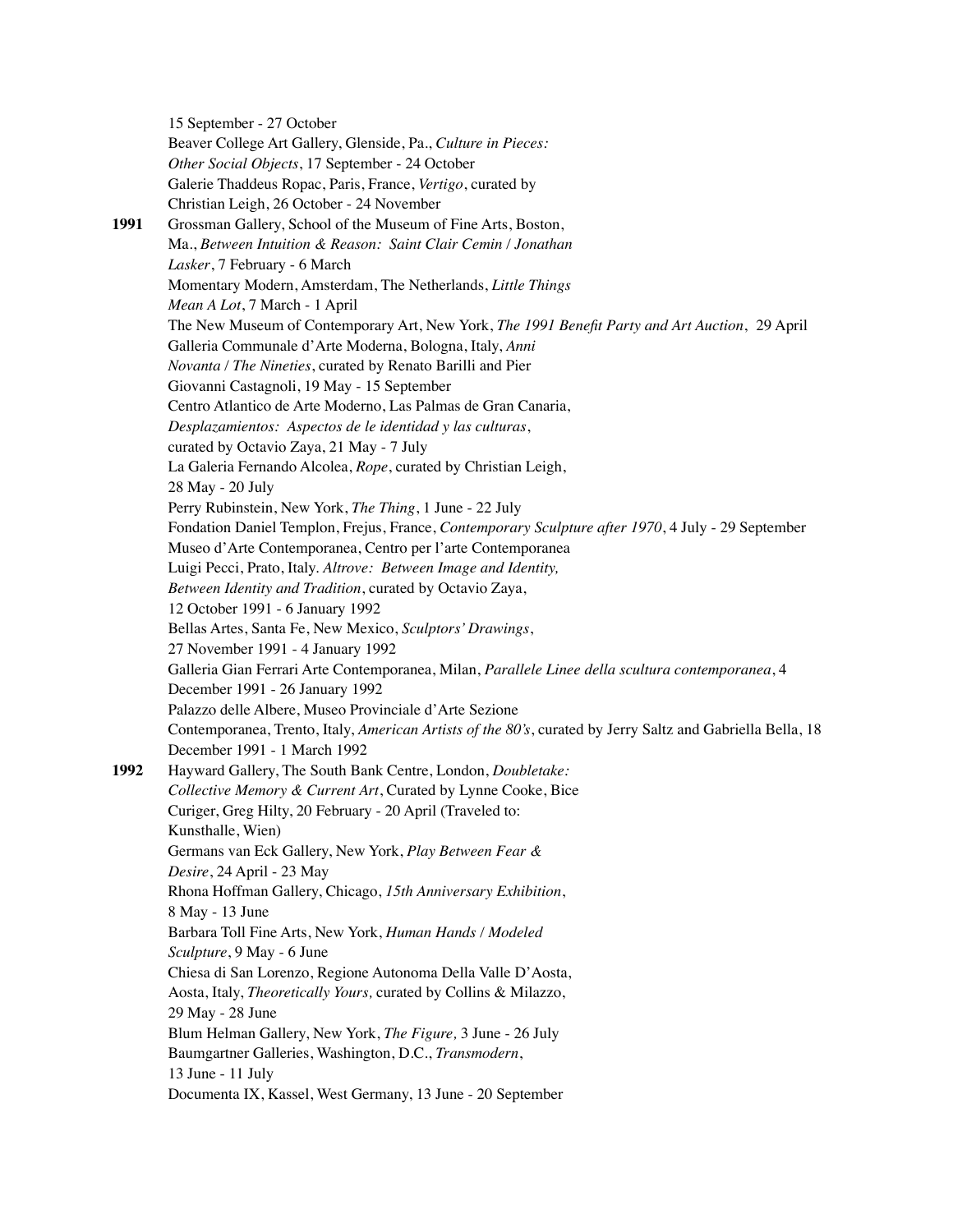Bellas Artes Gallery, Santa Fe, New Mexico, *Baziotes to Basquiat: 1950's to 1990's,* 20 August - 30 September Fundaçãco Cultural de Curiba / Museu da Gravura, Curitiba, Parana, Brasil, *X Mostra da Gravura Cidade de Curitaba / Mostra America*, 16 October - 6 December Grace Borgenicht Gallery, New York, *Concurrents*, 10 December 1992 - 9 January 1993 Nathalie Karg Gallery, New York, *The Thing* (silent auction), December 17 - 22 Fisher Landau Center, Long Island City, New York **1993** Anders Tornberg Gallery, Lund, Sweden, *Floor Show*, 16 January - 3 February Galerie Raymond Bollag I, Zürich, Switzerland, *Zeichnungen setzen Zeichen. 44 Künstler der Documenta IX: Arbeiten auf Papier*, 11 March - 30 April Daniel Weinberg Gallery, Santa Monica, California, *Twenty Years Daniel Weinberg Gallery: A Series of Anniversary Exhibitions, Part I*, 17 April - 12 June Kunsthalle, Basel, Switzerland, *The 21st Century: Into the Future with Paracelsus*, 18 April - 21 June Peggy Guggenheim Collection, Venice, *The Grand Design* The Atlantic Foundation and Johnson Atelier, Hamilton, New Jersey, *Grounds for Sculpture*: *Spring / Summer Exhibition*, 22 May - 30 September American Foundation for AIDS Research International, Peggy Guggenheim Collection, Venice, Italy, *Drawing the Line Against Aids*, June 8 - 13 (under the aegis of the 45th Venice Biennale); [Reinstalled at the Guggenheim Museum, Soho, New York, October 6 - 19] Tennisports Arts, Long Island City, New York, *Jours Tranquilles à Clichy*, 12 September - 3 October The Organization of the American States, Washington, D.C., *The Best of Washington*, 14 September - 14 October (Organized by Baumgartner Galleries) Americas Society, New York, *Space of Time: Contemporary Art from the Americas*, 24 September 1993 - 2 January 1994 [Traveled to: Center for the Fine Arts, Miami, 1 June - 10 September 1995] **1994** Bardamu, New York, *Possible Things*, 20 January - 26 February Galerie de l'Ecole des Beaux-Arts de Lorient, France, *Le temps d'un dessin*, 16 March - 6 April Stux Gallery, New York, *In the Spirit of Things*, 29 April - 21 May The Rushmore Festival, Woodbury, New York, *Across the River and Into the Trees (A Sculpture Show*), curated by Collins & Milazzo, 25 June - 10 July The Rushmore Festival, Woodbury, New York, Set design for "Life is a Dream" by Pedro Caldéron de la Barca, 25 June - 10 July Robert Miller Gallery, New York, *Abstract Works on Paper*, 19 July - 26 August Galeria Camargo Vilaça, São Paulo, Brazil, *XXII Bienal*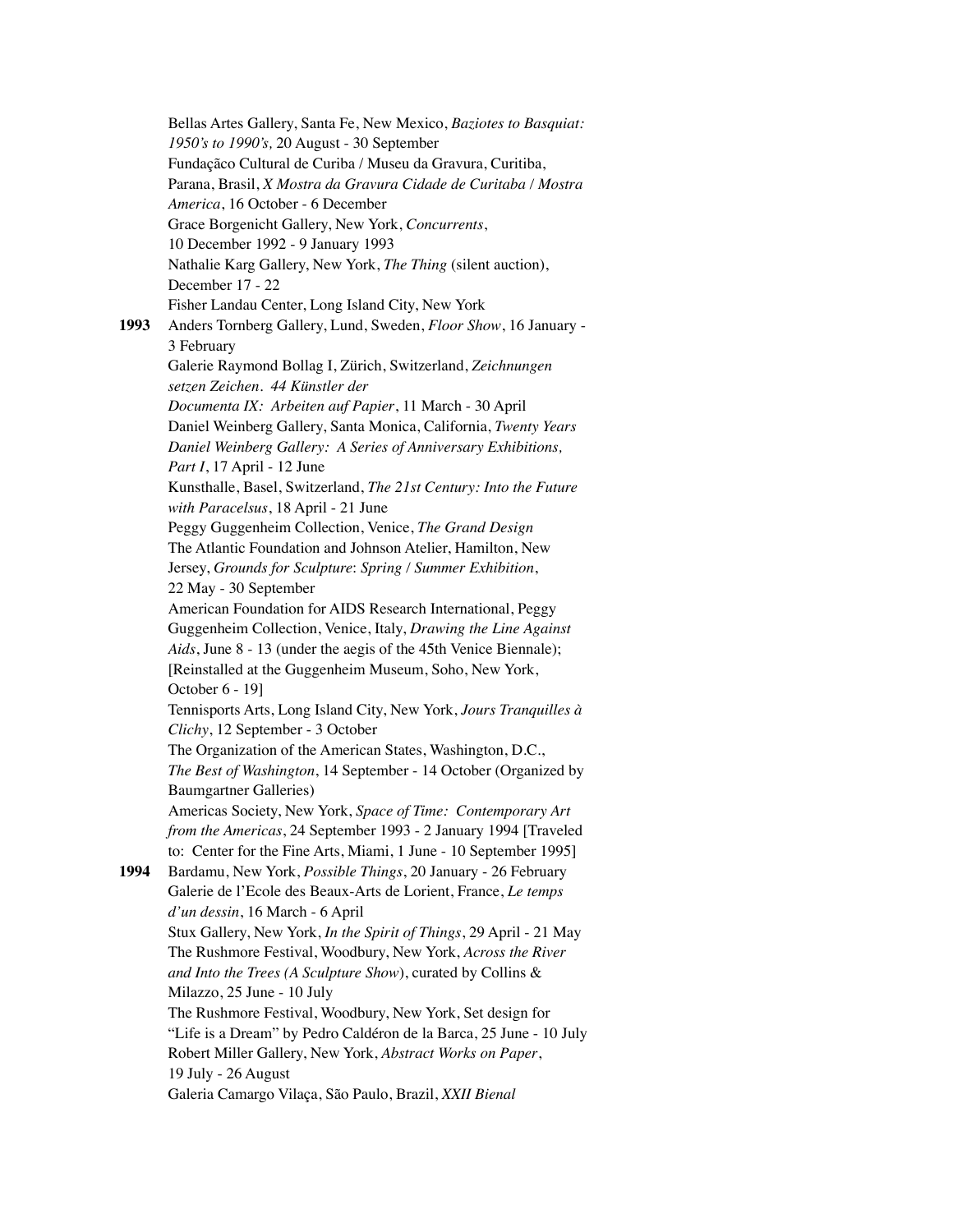*Internacional de São Paulo: 6 Artists*, September Watson Hall, Columbia University, New York, 6 October - 4 November Fundaçao Bienal de São Paulo, Brazil, *22 Bienal Internacional de São Paulo*, 12 October - 11 December **1995** LaSalle Lobby Gallery Exhibition, Nations Bank Plaza, Charlotte, North Carolina, *Black & White & Read All Over*, 16 January - 31 October Wallach Art Gallery, Columbia University, New York, *Six Artists: New Faculty from Visual Arts*, 27 March - 3 June Zitelle Centro Culturale di Esposizione e Comunicazione, Venice Biennale, Venice, Biennale, May - September The Utsukushi-ga-hara Open-Air Museum, Japan, *The Second Fujisankei Biennale*, 21 July - 31 October Galerie Anhava, Helsinki, *(W)HO(W) ARE YOU?*, 17 August - 10 September Rice University Art Gallery, Houston, Texas, *Seductive Manner*, 7 September - 14 October Sperone Westwater Gallery, New York, 23 September - 4 November Galeria Fernando Quintana, Bogotá, Colombia, *José Bedia, Carlos Capelan, Saint Clair Cemin* Palazzo della Triennale, Milan, Italy, *Aids*: *A Heart as a Friend*, October 19-29 Whitney Museum of American Art, New York, *Altered & Irrational* **1996** Museo de arte contemporáneo de Monterrey, Mexico, *Premio Marco 1995*, January - October Fogg Art Museum, Cambridge, Ma., *The Mediated Object: Selections from the Eli Broad Collection*, 16 March - 3 November [Traveled to: Forum of Contemporary Art, St. Louis, 24 January - 15 March 1997] Fisher Landau Center, Long Island City, N.Y., *Donald Baechler / Saint Clair Cemin: Painting and Sculpture from the Collection*, 13 May - 28 June California Center for the Arts Museum, Escondido, Ca., *Inside: The Work of St. Clair Cemin, Joel Otterson, and Others*, 22 June - 13 October Robert Miller Gallery, *Summer Group Show*, 1 July - 30 August Grounds for Sculpture, Hamilton, New Jersey, *Associate Media*, 14 September 1996 - 28 February 1997 Abbaye de Royaumont, Asnières-sur-Oise, France, *Spirit of Art*, October 7 - 21 Ubu Gallery, New York, *The Subverted Object*, 26 October 1996 - 4 January 1997 Quintana Gallery, Coral Gables, Fl., *Saint Clair Cemin, Daniel Senise, Beatriz Milhazes, Adriana Varejão*, 7 November - 6 December Galeria Ramis Barquet and Robert Miller Gallery, New York, *Fantasies of Fate: The New Latin American Magic Realism*,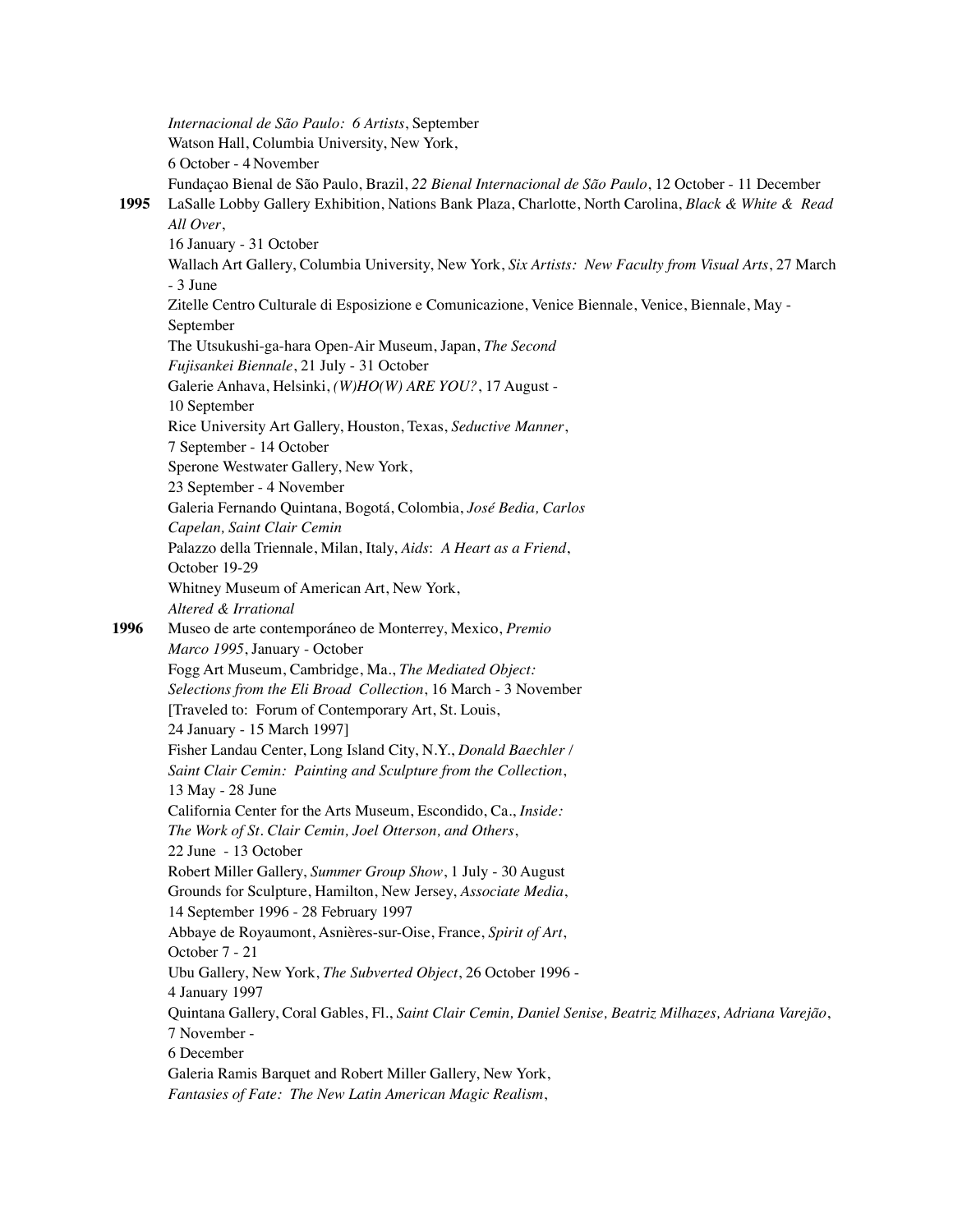19 November 1996 - 4 January 1997

**1997** Museo de Arte Contemporáneo, Monterrey, Mexico, *Premio Marco 1996*, March - September 1997 Robert Miller Gallery & Ramis Barquet Gallery, New York, *Latin American Masterpieces*, 20 May - 21 June Contemporary Art Center of Virginia, Virginia Beach, Va., *Objectivity: International Objects of Subjectivity*, 12 December 1997 - 2 March 1998 Paolo Baldacci Gallery, New York, *Ut Scientia Pictura* **1998** LaSalle Gallery at NationsBank Plaza, Charlotte, North Carolina, *Defining Structures*, curated by Joyce P. Schwartz and Karla Bradley, 12 January - 31 October Center for Curatorial Studies Museum, Bard College, Annandaleon-Hudson, New York, *Decorative Strategies*, April 5 - 19 *The Evergreen Review Art Auction and Exhibition*, New York, curated by Richard Milazzo, 7 May - 30 June Tricia Collins Contemporary Art, New York, *Over the Mantle, Over the Couch,* June - July Umedalen Sculpture and BildMuseet, Umea, Sweden, *UME.SE*, 7 June - 6 September Gallery A, Chicago, *The Shared Medium: A Latin-American Drawing Exhibition*, 11 September - 10 October Marcel Sitcoske Gallery, San Francisco, *Food*, 12 September - 24 October Firstsite, Minories Art Gallery, Colchester, England, *Secret Victorians: Contemporary Artists and a 19th-Century Vision*, curated by Melissa E. Feldman and Ingrid Schaffner, 17 October - 5 December [Traveled to: Arnolfini, Bristol, 12 December 1998 - 31 January 1999; Ikon Gallery, Birmingham, 10 February - 4 April 1999; Middlesbrough Art Gallery, Middlesbrough, 1 May - 26 June 1999; UCLA at the Armand Hammer Museum of Art, 20 September 1999 - 2 January 2000] La Roccabella, Monte Carlo, October Marlborough Gallery, New York, *Beauty and the Beast*, 21 October - 28 November Tricia Collins Contemporary Art, New York, *Convivial*, 17 November - 19 December **1999** The Menil Collection, Houston, *17 Contemporaries: Artists from America, Italy, and Mexico - the Eighties*, 11 June - 15 August Baumgartner Gallery, New York, *Loaf*, curated by Steve di Benedetto and Manfred Baumgartner, 6 November - 8 December The Arts Club of Chicago, Chicago, *78th Exhibition of Artist Members*, 22 November - 23 December **2000** The Americas Society, New York, *Art of the Americas from the Chase Manhattan Collection*, 18 May - 30 July Cheim & Read, New York, *Opulent*, 14 June - 30 July Baldwin Gallery, Aspen, *Precious Metals: Sculptures in gold and silver*, 28 July - 7 September [Traveled to: Elaine Baker Gallery, Boca Raton, Fl.; Imago Galleries, Palm Desert, Ca., 2 December 2000 - 9 January 2001; Galerie Simonne Sterne, New Orleans, La., 3 March - 3 April 2001; Nohra Haime Gallery, New York,